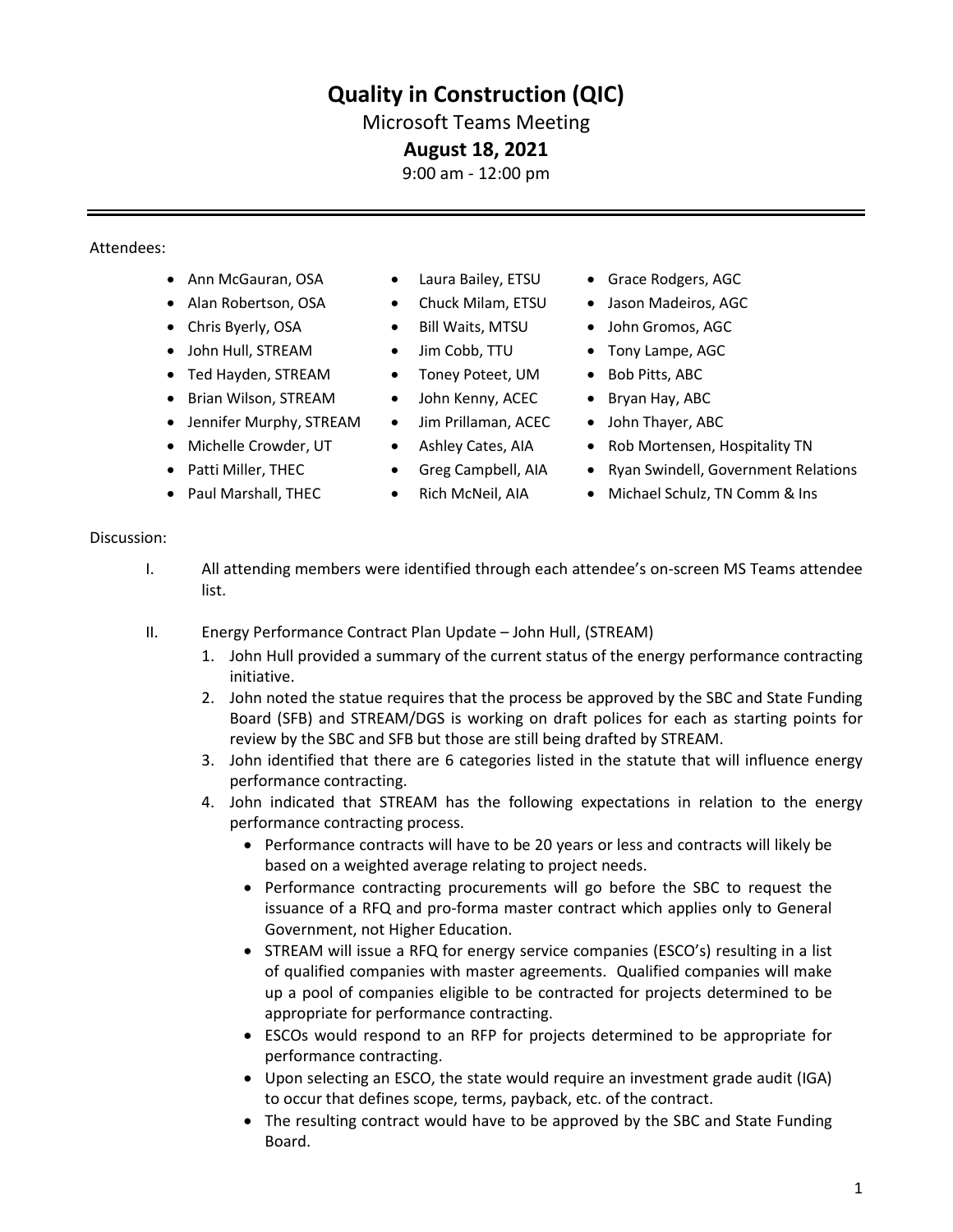- 5. John noted STREAM is working with Finance and Administration (F&A) to understand what may be acceptable regarding paybacks and financial terms.
- 6. Industry representatives stated that they don't have any particular questions at this time but are very interested in seeing the proposed policy drafts because past ESCO procurements have not always worked out well.
- III. Commerce and Insurance TN Board of Architectural and Engineer Examiners Michael Schulz
	- 1. Michael provided a presentation highlighting board history and composition, regulatory roles and responsibilities, the requiring of design professionals, building exemptions, professional seal requirements, standard of care, enforcement, common complaints, the compliance process and letters of assurance/clarification.
		- a. Alan Robertson asked if there is a reference list to identify A/E registrants that have had disciplinary actions and/or a license suspended or revoked.
		- b. Michael noted that is the function of the Verify website which will assist in the vetting of potential design professionals. Michael added that this verification should be done as part of the selection process prior to contracting.
		- c. Michael noted that TN is working to allow for a broader set of educational and practical professional experience domains that would allow for licensure in the practice of professional engineering.
- IV. HPBr, BIM and Project Team Evaluations Chris Byerly (OSA)
	- 1. Chris Byerly noted that OSA has received HPBr documents for approximately 95% of 2020 substantially completed projects. He also provided a summary of each SPA's current status.
	- 2. Chris noted that OSA has received project team evaluations for around 70% of the 2020 substantially completed projects.
	- 3. Chris reminded SPA's to provide either N/A or TBD on quarterly capital projects reports for designers and contractors when these situations apply in order to improve team evaluation tracking for OSA.
	- 4. Chris requested that SPA's provide a status update on any BIM-required projects.
- V. Construction Industry Market Update Bryan Hay (ABC), John Gromos (AGC)
	- 1. John Gromos noted that residential construction is a leading indicator of future commercial and public project construction which points to continued growth in these markets.
	- 2. John noted that there is still unpredictability for commodity and materials pricing and that the escalation ranges vary broadly by trade. John suggested that breaking down estimates by trade is likely more reliable than broad estimations.
	- 3. John indicated that the supply chain is still being impacted by port congestion; COVID; the recent Texas power outages; and overall demand.
	- 4. John mentioned that subcontractors are holding prices for shorter amounts of time citing one example for a steel partner that would only commit to a 7-day price guarantee.
	- 5. John indicated that a labor shortage is still an issue impacting labor-related costs.
	- 6. Bryan Hay began by noting there are lead time issues for electrical gear and structural steel (joists and decking) influenced by increases in industrial building construction. Bryan cited bar joist lead times of 40 weeks.
	- 7. Bryan indicated this past year has seen a 73% price increase for PVC piping, a 44% increase for steel piping and 51% increase for copper piping.
	- 8. Bryan noted increased costs and upwards of 26-week lead times for HVAC equipment due to a lack of semiconductor production and supply chain issues.
	- 9. Bryan noted that laboratory projects are seeing delays in fume hoods and resins for benchtop components.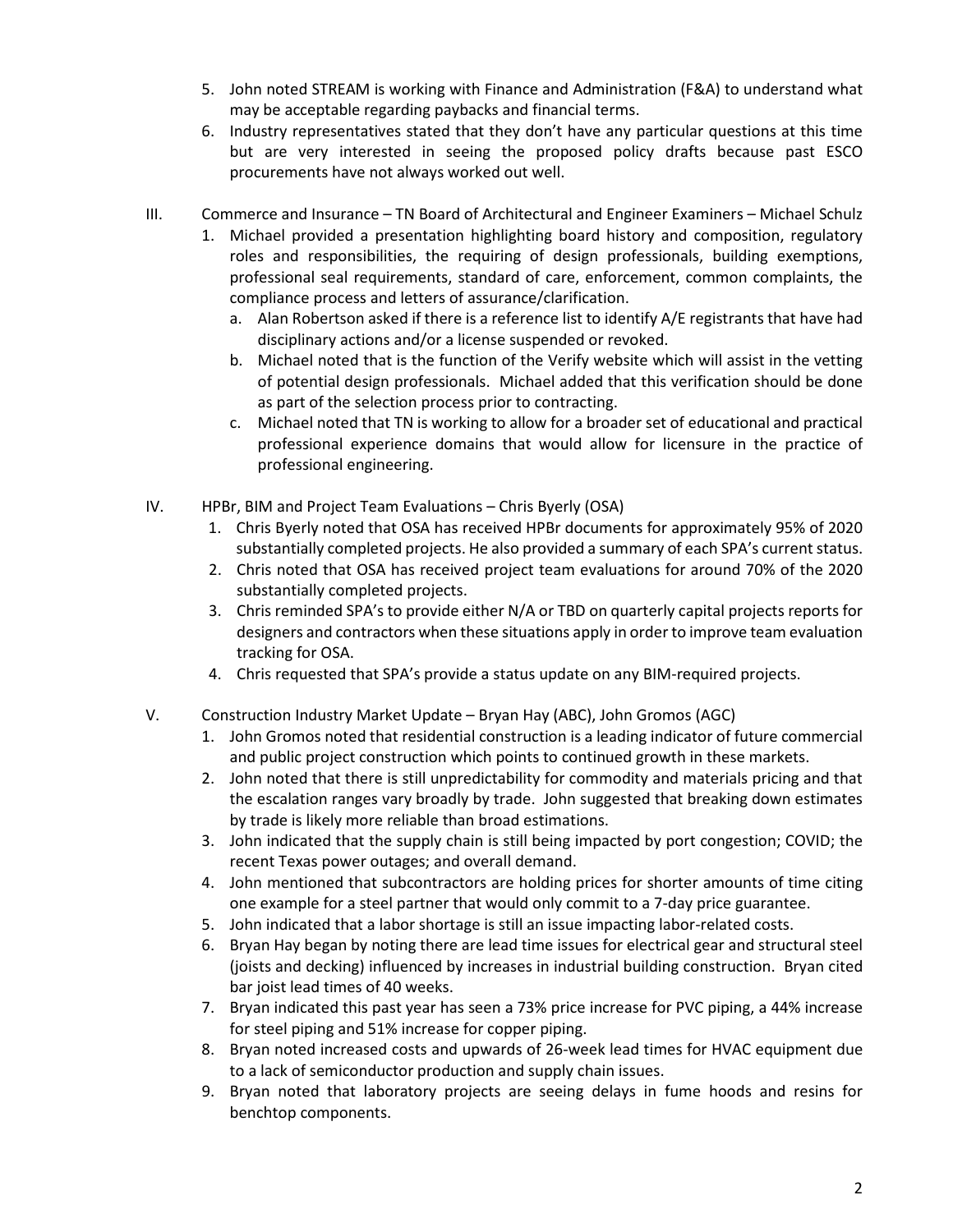- 10. Bryan indicated that effective strategies to mitigating the impacts of the current conditions include early release packages, early material purchases, alternative material specification and early equipment orders.
- 11. John Gromos summarized by encouraging early, pragmatic and transparent dialogue between owner and contractor regarding the allocation of escalation budgets and project planning.
- 12. Alan Robertson asked when pricing may begin to stabilize.
	- a. John Gromos stated that stabilization may come by the end of 2021 or but more likely in the first half of 2022.
- VI. SPA Projects Update Jim Cobb (TTU)
	- 1. Jim Cobb noted that TTU contributed additional dollars to the Engineering Building. Jim stated that the budget is about \$62 million and that the infrastructure package is expected to be released in September.
	- 2. Jim stated that the Innovation Center and Residence Hall is in SD phase. He noted that they are currently work through cost issues due to escalation. Jim indicated that TTU is reviewing alternatives to reduce cost and that the current estimated budget is between \$48-50 million.
	- 3. Jim noted TTU had 5 capital maintenance projects with a total budget of \$7.8 million dollars ranging from \$900,000 to \$2.1 million and 1 disclosed project with a budget of S2.3 million in the State budget.
	- 4. Jim indicated that TTU has 5 additional disclosed projects to bring forward by October 2021 totaling \$2.7 million and ranging from \$150,000 to \$880,000.
	- 5. Jim stated that the new master plan will be finalized with the Board of Trustees at the December meeting and followed by THEC and SBC for approval respectively.
	- 6. Finally, Jim noted that TTU currently does not have any TN BIM-required projects in progress but that their designers are using BIM on the Engineering Building.
		- a. Chris Byerly asked if BIM will be required on the Innovation Center.
		- b. Jim responded that they are still working through the budget on the project and have not yet began consideration of this project being a TN-required BIM project.
- VII. SPA Projects Update TBR and APSU
	- 1. There was not a representative available for projects update.
- VIII. SPA Projects Update Bill Waits (MTSU)
	- 1. Bill Waits stated that MTSU has 8 capital maintenance projects in progress including utility, roof and HVAC upgrade projects.
	- 2. Bill indicated that MTSU estimates the RFQ for CM/GC services to be issued in January 2022 for the Applied Engineering Building project.
	- 3. Bill noted that the Applied Engineering Building may be a TN-required BIM project and would plan to discuss this with Chris Byerly and OSA.
	- 4. Bill stated that MTSU will be seeking SBC approval in late 2021 for the Student Athlete Performance Center.
	- 5. Bill noted that the estimated completion date for the School of Concrete will be late 2022.
- IX. SPA Projects Update Tony Poteet (UM)
	- 1. Tony Poteet stated that they recently opened the \$30 million Student Wellness Center.
	- 2. Tony noted that the \$40 million Music Center is close to being dried in and hasn't had any issues with pricing or deliveries.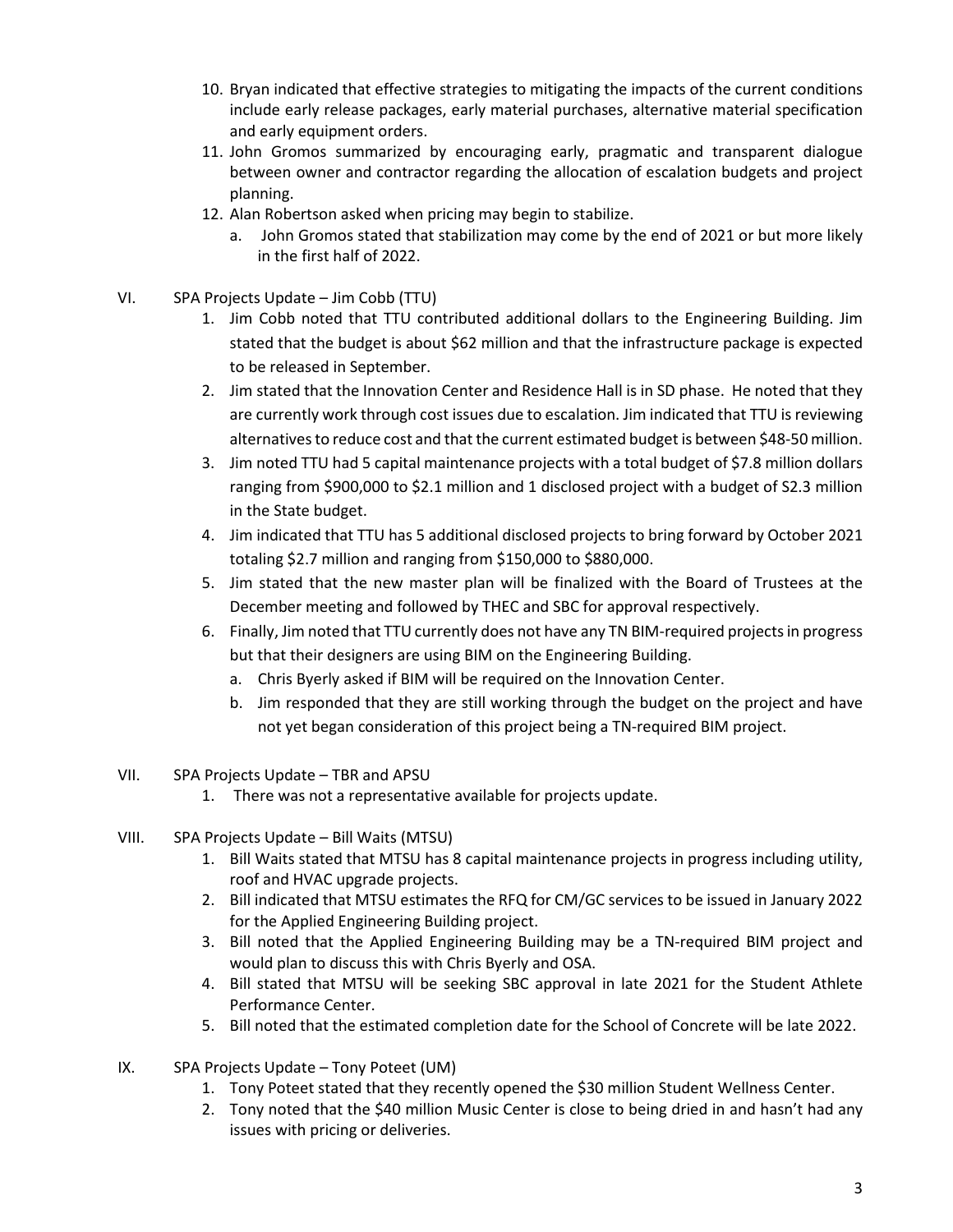- 3. Tony indicated that the \$3.5 million Conference Center Renovation for middle school space has opened.
- 4. Tony stated that Ball Hall Academic Building project has experienced delays on receiving fan coil units and that a temporary cooling system has been installed due to these delays.
- 5. Tony noted that the Browning Hall capital maintenance projects are complete, and that HVAC work has commenced at McCord Hall.
- 6. Tony stated that the STEM Building is in CD's and that project costs have been impacted specifically relating to curtain wall and HVAC systems.
- 7. Finally, Tony indicated that the master plan was approved by THEC and that it would be brought forward to the SBC for approval.
	- a. Chris Byerly asked Tony if there was a TN-required BIM initiative for the STEM building.
	- b. Tony responded that there is interest for BIM deliverables on this project for HVACrelated equipment and that he would be following up with Stewart Smith regarding identifying specific BIM deliverables that are desired.
- X. SPA Projects Update Laura Bailey (ETSU)
	- 1. Laura Bailey noted that there are several construction projects in progress emphasizing the Lamb Hall Renovation which is in the process of micropile installation and that the VA Building 2 renovations project is under construction.
	- 2. Laura indicated that the Memorial Center code corrections project is progressing.
	- 3. Laura stated that ETSU is beginning design for the Academic Building and noted that this will be a CM/GC project and that the RFQ is forthcoming.
	- 4. Laura stated that ETSU is proceeding on 4 maintenance projects. Laura stated that designer selection has been approved on 2 and designer selections for the remaining 2 are pending.
- XI. SPA Projects Update Patti Miller (THEC)
	- 1. Patti Miller indicated that institutions are in the process of submitting disclosures and projects for capital maintenance for the upcoming budget year. Patti noted that the request included emphasis on identifying additional capital projects focusing on economic development and community outreach. Patti noted that numerous project submittals are expected.
	- 2. Patti stated that a primary focus for THEC will be a multi-year initiative for a statewide instructional space utilization study including building condition assessments and a physical facilities inventory survey. This will inform capital maintenance and capital outlay into the future.
- XII. SPA Projects Update Michelle Crowder (UT)
	- 1. Michelle Crowder noted that 2 new buildings opened including the Engineering Services Building and the new Dining hall.
	- 2. Michelle stated that 9 projects had designer selections in July, 8 projects had designer selections in August and that 3 projects will seek designer selections in September. Michelle stated that over the next couple of months, 2 CM/GC RFPs will be released including the Carousel Theatre and the Nursing Building. Michelle noted that the Carousel Theatre will be a TN BIM-required project and that OSA will be engaged for the BIM kickoff.
- XIII. SPA Projects Update Brian Wilson (STREAM)
	- 1. Brian Wilson stated that STREAM has 96 projects currently under construction noting the completion of the Library and Archives Building. Brain stated that the Cleveland Veterans Home, the Fall Creek Falls Inn, the Paris Landing Inn and the John Sevier Building were all nearing completion.
	- 2. Brian stated that there are 80+ projects in the capital budget and that STREAM is moving forward seeking designer selection on these projects.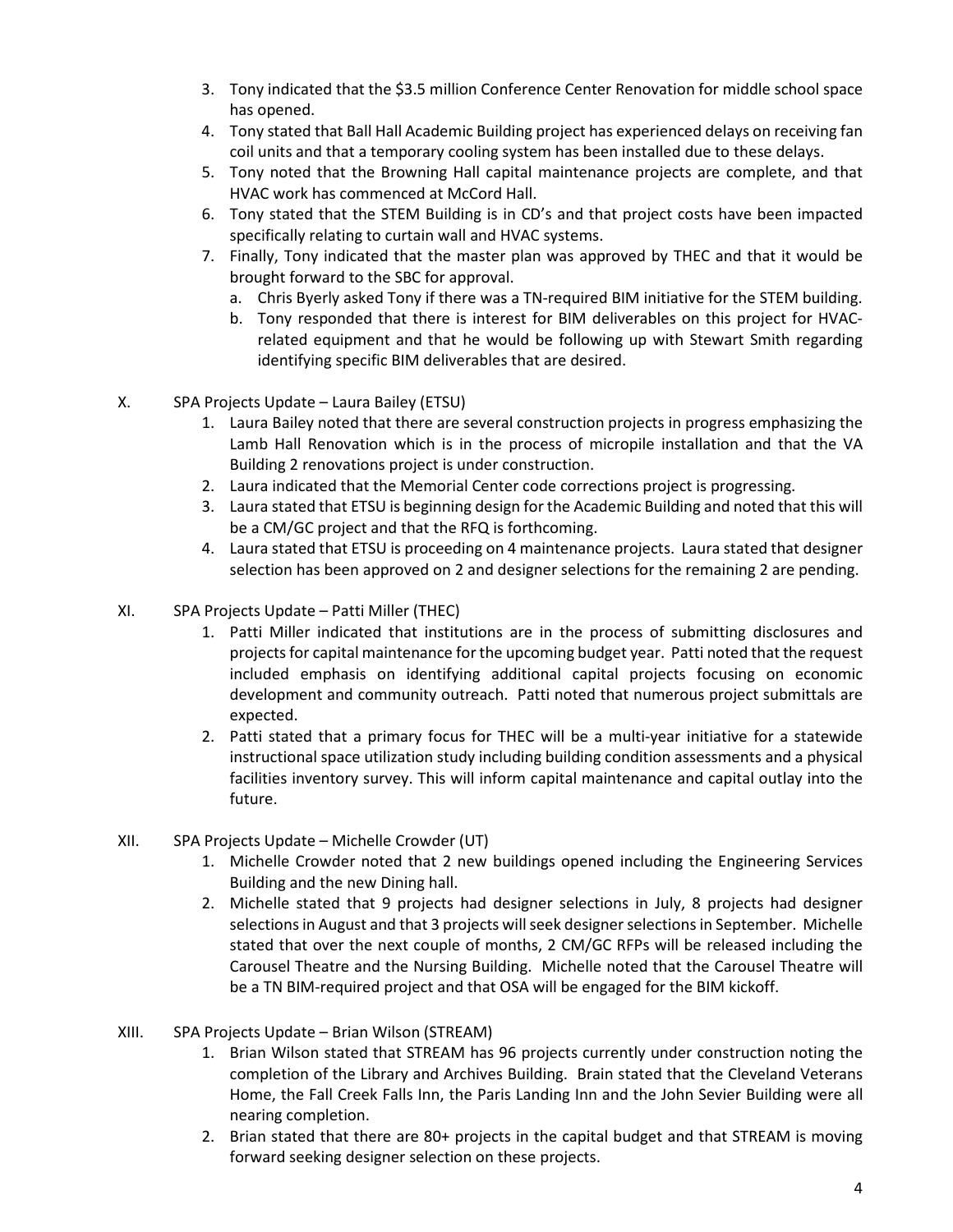- 3. Brian noted that STREAM is expecting consultants to consider market volatility and escalation as part of the capital budget planning process and better anticipation of project budgets including additional contingencies added by the State.
- 4. Brian indicated that recent projects, that are currently being bid, have experienced a lack of participation from bidders and that assessments are being made to understand what is driving a lack of bidding interest so that contracts can be negotiated and awarded.
- 5. Brian stated that major forthcoming projects of note include the War Memorial Building Interior and Exterior Renovations, the Multi-Agency Law Enforcement Training Center, the State Museum Storage Building and the John Wilder Youth Development Center.
- 6. Chris Byerly asked if there are any discussions regarding using BIM for any projects.
	- a. Brian stated that BIM may be required on some projects and that STREAM will engage OSA once a determination is made.
- XIV. Open Discussion
	- 1. Alan Robertson noted that on November  $17<sup>th</sup>$ , Chris Bainbridge from the State Fire Marshall's Office will be attending the QIC meeting.
	- 2. Ashley Cates (AIA TN) noted that the AIA virtual conference will coming up in the following week and that registration information will be available soon.
	- 3. Ashley Cates stated that the AIA TN Design and Honor awards is tentatively planned to be live on October 28<sup>th</sup>. Ashley noted that she will keep attendees posted in the coming weeks regarding the event.
	- 4. Tom Lampe (AGC) stated that the AGC annual state conference is October 8<sup>th</sup> and 9<sup>th</sup>.
- XV. Closing Remarks
	- 1. Alan Robertson encouraged continued recommendations from QIC members on future addenda items and adjourned the meeting.

### Action Items:

• John Gromos and Bryan Hay to provide Construction Market Update (See Attached)

## Next Meeting: November 17, 2021 Virtual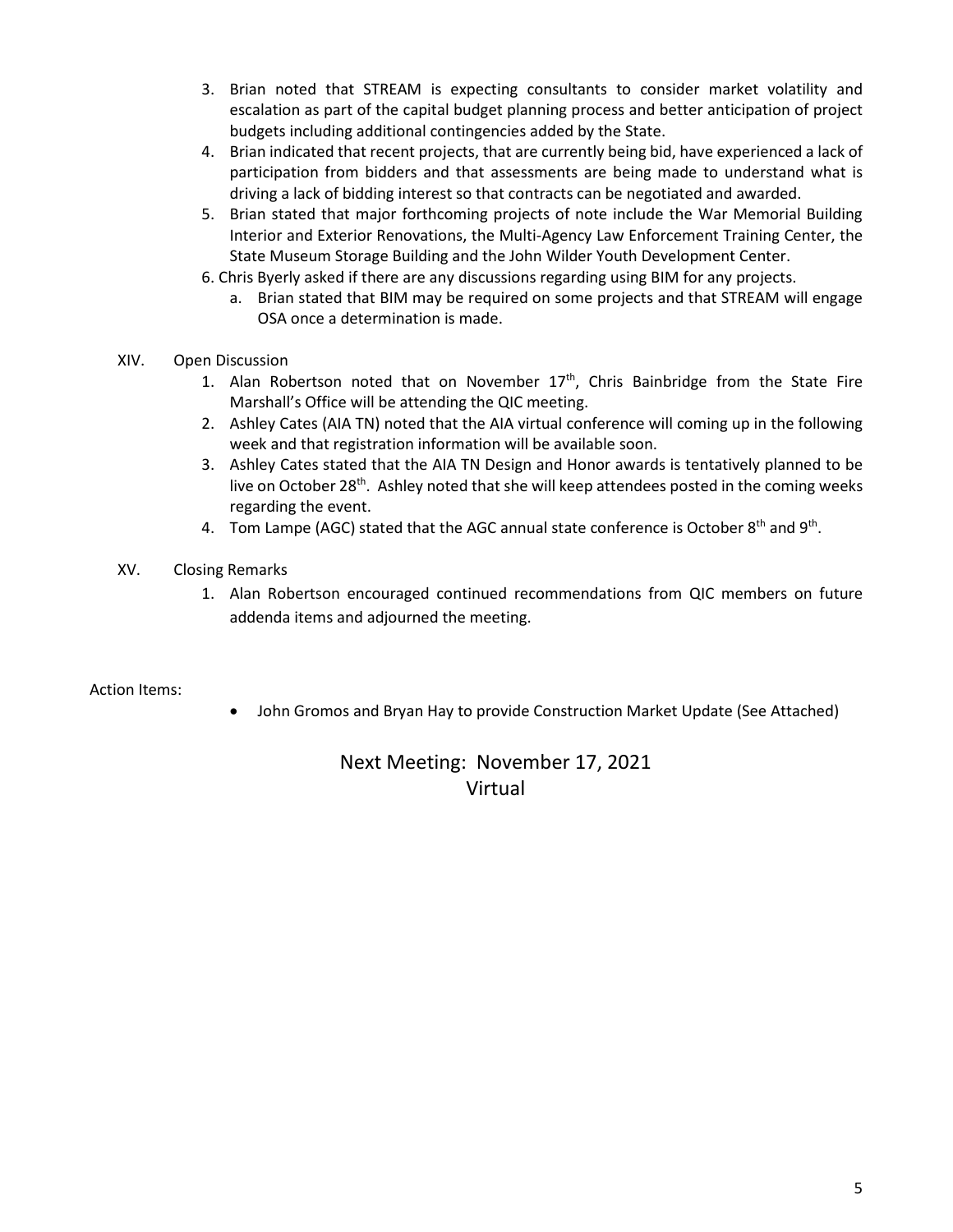### **Quality In Construction**

### **Wednesday August 18, 2021**

### **Construction Industry Market Update - AGC and ABC representative companies**

#### General:

- 1. The construction market remains busy across the state. Residential construction remains strong and is generally seen as a leading indicator to the strength of the commercial market.
- 2. Commodity and material pricing remain very unpredictable escalation forecasts very widely across trades and should be looked at individually instead of a general aggregate escalation rate.
- 3. Availability of and lead times for many products and equipment are extended far beyond historical averages. The supply chain remains challenged due to several factors:
	- a. Covid-related impacts to output/capacity at manufacturing facilities;
	- b. Winter freeze and associated shutdowns to key plants in Texas and the Southeast;
	- c. Ocean freight congestions, port congestion and shortage of shipping containers associated with Covid and Suez Canal shutdown have impacted delivery times, and have caused sharp increases in shipping costs;
	- d. High demand is outweighing supply.
- 4. Subcontractors, vendors and suppliers are in some cases holding their pricing for shorter durations in several trades, in some cases as short as 7-10 days - this puts great pressure on lump sum bid day pricing and GMP proposals where awards/commitments won't happen that quickly.
- 5. Design phase budgeting (at SD, DD and CD milestones) is challenging due to subcontractor "pricing fatigue" - it is more challenging to get detailed estimates outside of bids that are used for subcontractor awards.
- 6. Labor shortages continue to impact most all trades, especially with skilled labor. No relief in sight - the industry is investing in workforce development and training programs, but these are longer-term strategies that won't provide results in near-term. Shortages directly impact pricing and schedule.
- 7. Smaller projects with traditionally short schedules are really feeling the impact of labor shortages and long lead time of products and equipment.
- 8. Material escalation specifics include:
	- a. Electrical gear Strong demand for electrical gear continues to push out lead times for equipment to as much as 40 weeks. Commodity and manufacturing cost increases are driving five to ten percent price increases in July, with additional price increases expected in Q4 2021. Intelligent breakers remain on allocation due to semiconductor shortages. Lead time for low voltage switchgear (less than 5kV) has extended to between 30 and 40 weeks. In some cases, capacity to generate submittals is further extending procurement lead times. Busway lead times range from 15 to 20 weeks and medium voltage switchgear lead times are between 18 and 24 weeks. Strong demand is expected to continue through the end of the year with further price increases expected because of rising manufacturing costs, including workforce constraints and rising cost of steel, aluminum, and copper.